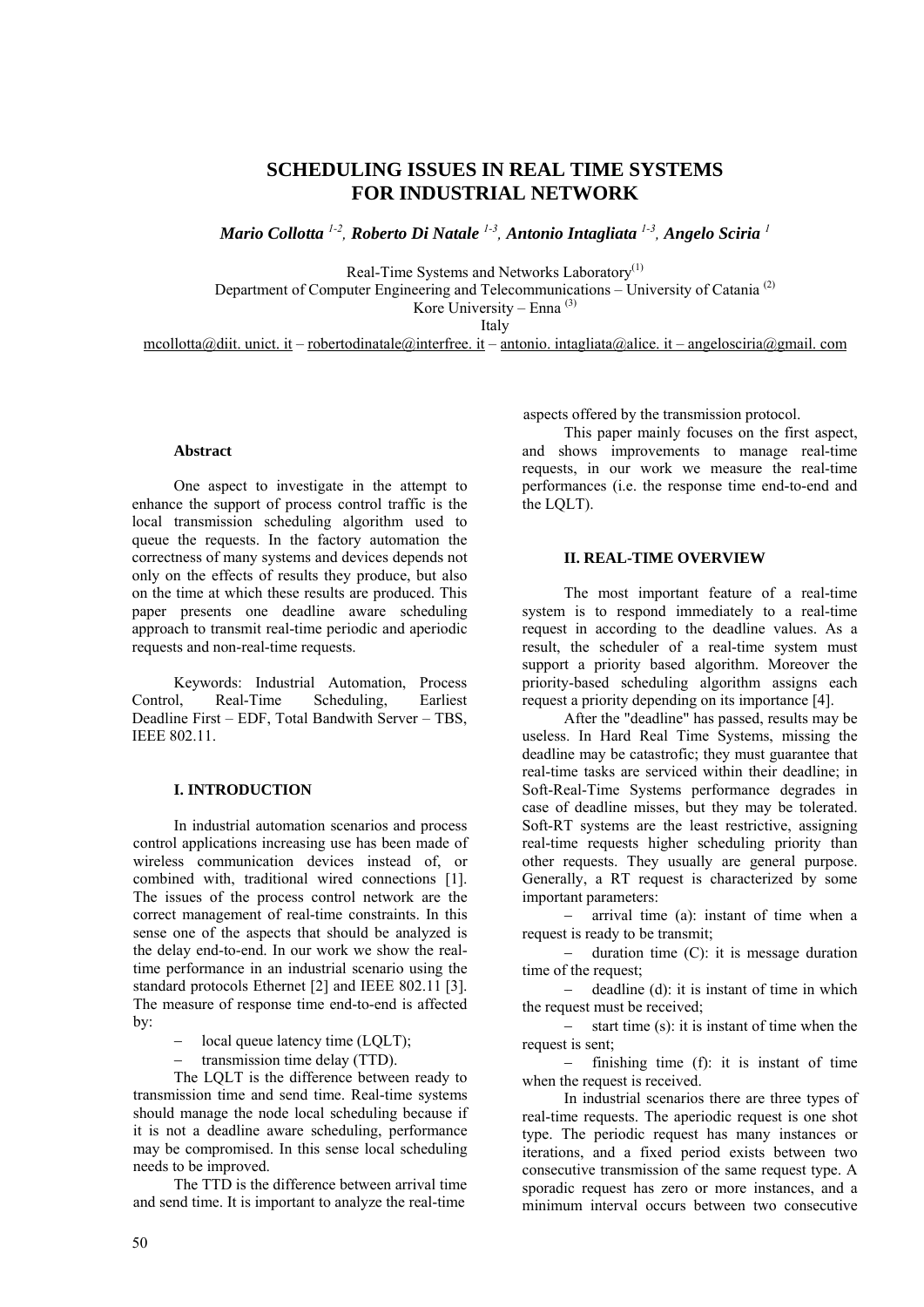transmission of the same request type. Therefore the periodic requests and sporadic requests are defined respectively also by the period and the minimum interarrival time. All the parameter types shown in this paper are considered in the worst case. For example we use the worst-case transmission (or message duration) time (WCTT) as С. This time (C) is not simply an upper bound on the transmission of the request. In [5] it shows the importance to determine the computation time of a process (in a CPU-scheduling) or the message duration (in a message scheduling), is crucial to successfully schedule requests or processes in a real-time system. Two important scheduling algorithms in a real-time system are Earliest Deadline First (EDF) [6] to manage periodic requests and Total Bandwidth Server (TBS) [7, 8] to manage aperiodic and sporadic request.

#### A. Earliest Deadline First

EDF [6] is an algorithm that assigns every request a dynamic-priority, inversely proportional to its relative deadline (D): it means that at the first time (when  $r_i$  is equal to zero) request is ready to run, it is assigned a  $D_i$  value equals to its  $d_i$ ; the relative deadline starts to decrease by the following equation  $D_t=d_t-r$ , where  $r_i$  is the time elapsed from the instant in which the request enters in the queue of ready-torun requests. Usually in a real real-time scenario [9] the  $d_i$  value is equal to period value  $(T_i)$ . EDF is able to schedule also requests that are not necessary periodic, this is the reason why this algorithm is largely used in general purpose systems.

#### B. Total Bandwidth Server

TBS, proposed in [7, 8], is an algorithm serving aperiodic and sporadic requests in a dynamic context. In the paper, to simplify the name utilized, we call the aperiodic and sporadic request with the same name: aperiodic request. Nevertheless, we leave their different meanings.

The main advantages of the TBS algorithm are simplicity of implementation and low computing costs. According to the TBS algorithm, when an aperiodic request arrives at time  $t=r_k$ , it receives a deadline  $d_k$  which depends on the bandwidth allocated to previous aperiodic variable transmission requests, the transmission time of the request itself and the server bandwidth, according to the following rule:

$$
d_{i} = \max(r_{k}, d_{r-1}) + \frac{C_{k}}{U_{s}}
$$
 (1)

where  $max(r_k, d_{k-1})$  is the maximum value between the arrival time of the request and the deadline  $(d_{k-1})$ of the previous one in the queue, Q the message duration time of the request and  $U_s$  value is the amount of the bandwidth utilization of the Server. It is the percentage of bandwidth that needs to send the aperiodic messages. After the deadline is assigned, the request is ready to enter in the scheduling queue and to be scheduled with EDF algorithm.

## **III. THE NOVEL SCHEDULING APPROACH**

As in [10, 11], we assume that traffic exchanges are known a priori, at least for periodic variables, this is typical of an industrial communication scenario.

The behavior of a variable depends on whether it is periodic or aperiodic/sporadic. If it is periodic, the period T specifies a constant interval between invocations. If it is sporadic, we define the minimum interarrival time between invocations, which we will indicate as  $T_m$ . If it is aperiodic, we should have a one shot request.

Periodic requests are served according to EDF. Based on the knowledge of the dynamics of the periodic messages produced by the various Clients. Aperiodic traffic is handled in the same way as sporadic traffic. The TBS algorithm is handled by the Server to schedule the aperiodic and sporadic requests. Whereas the non real-time request is handled in background mode.

To properly management of the Server scheduling, we will use a schedulability theorem that derives from the one described in [12], but it is adapted to our case.

A set of periodic requests can be scheduled using the non-preemptive EDF algorithm if two conditions are met. The first (2) relates to system utilization (in terms of bandwidth, as we are dealing with the transmission of packets), whereas the second (3) is a least upper bound on the demand for bandwidth that can be achieved in an interval of length L, starting from the instant at which the periodic variable is invoked and ending before the relative deadline.

*Theorem: Let us consider a set of periodic variables*  $\tau_p = \{v1, v2, ..., vn\}$ , where  $vi = (ci, Ti)$ , *sorted in non-decreasing order by period (i.e., for any pair of variables v<sub>i</sub> and vi, if*  $i > j$  *then*  $T_i \geq T_j$ *). If τp is schedulable then:* 

$$
U_{\text{tot}} = U_p + U_s = \left(\sum_{i=1}^n \frac{C_i}{T_i} + U_s\right) \le 1 \quad (2)
$$

$$
l < i \leq n; \forall L, T_l < L < T_i; L \geq C_i + \sum_{j=1}^{i-1} \left[ \frac{L-1}{t_j} \right] c_{cj} \tag{3}
$$

where  $C_i$  is the transmission time for a periodic variable.

The first inequality, shows that the total bandwidth utilization must not exceed 1,  $U_p$  is the periodic utilization bandwith it refers to periodic traffic,  $U_s$  value is the utilization bandwith, it refers to sporadic/aperiodic, it is the utilization of the TBS server.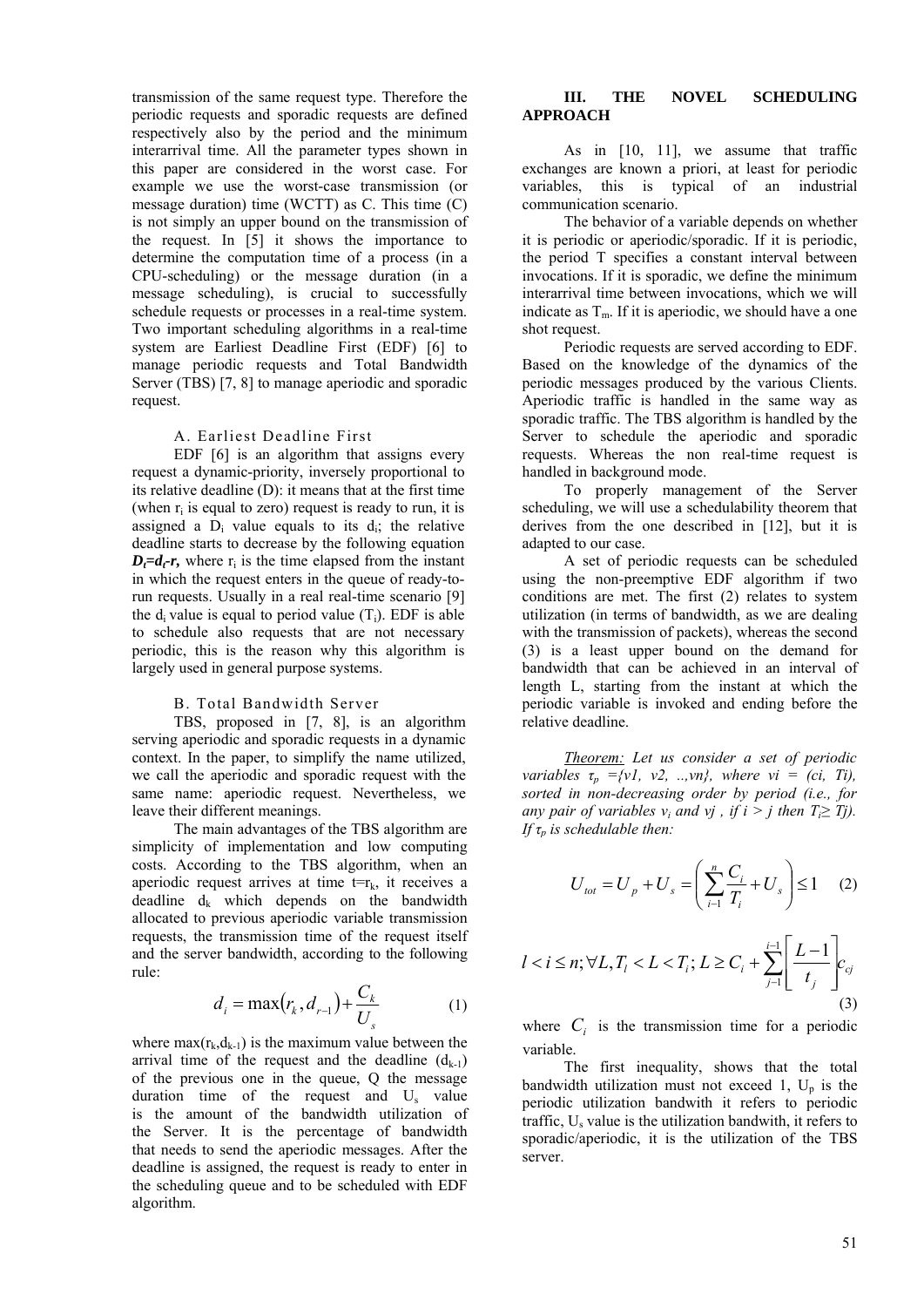## **IV. TESTBED**

To test the efficiency of the proposed approach, a client-server system was created, in which the server handles the client's requests using EDF and TBS Scheduling, developed in Linux (kernel 2.6.27-11) environment using the 'C' language. Server Node (SN) waits for all the Client Nodes (CN) to connect and it is ready to accept every kind of CNs' request.

Fig. 1 shows the request structure.



Fig. 1. Request format

All requests are associated also some information about:

− queue-time: this is the time that the request is in queue of ready-to run requests;

− the value of relative deadline when it has been executed;

− the flag that indicates the "deadline miss" or not;

We examined two different scenarios, with standard scheduling and with the deadline-aware scheduling here-in described. In both cases using respectively Ethernet and 802.11.

Fig. 2 shows the first scenario, where there are 5 CNs, they are linked at the SN by wired Ethernet protocol.



Fig. 2. Clients/Server Scenario through an Ethernet Switch

Fig. 3 shows second scenario where the CNs of the network communicate using a common Wireless Access Point in a IEEE 802.11 network. It links five CNs with a Server Node.



Fig. 3. Clients – Server through a Wireless AP

## **V. PERFORMANCE EVALUATION**

This paragraph shows performance evaluation of the simulation. The simulation consists in bursts of periodic, sporadic and non-real-time requests.

In our testing periodic requests are three different burst types and they flood the network. They have the values shown in table 1.

Table 1.

Periodic burst specification

| Periodic Requests | Deadline/Period |  |
|-------------------|-----------------|--|
| R٢                |                 |  |
|                   |                 |  |
|                   |                 |  |

The workload of the network, simulated in this paper, is shown in table 2.

Workload

Table 2.

|                      | Workload |
|----------------------|----------|
| RT-Periodic Request  | 70%      |
| RT-Sporadic Request  | 15%      |
| RT-Aperiodic Request | 5%       |
| NRT Request          | 10%      |

In both scenarios we sent the periodic messages only if their deadline is not miss. In this sense we measured the benefits in terms of deadline constraints and we obtained a deadline miss value, using our deadline-aware approach, equal to  $0\%$ , while using standard scheduling the deadline miss value is equal to 65% in the first scenario (Fig. 2) and 75% in the second scenario (Fig. 3).

In the following paper section we show the evaluation on end-to-end delay (L) for aperiodic and sporadic real-time requests and non real-time requests. It was calculated using the following equation:

$$
L = l_{\text{network}} + l_{\text{queue}} + C_i \tag{3}
$$

where:

− *l\_network*, called in the first paragraph TTD (transmission time delay), it is the difference between arrival time and send time. It depends by network implementation;

− the *l\_queue* value is local queue latency time, called LQLT, it is the difference between ready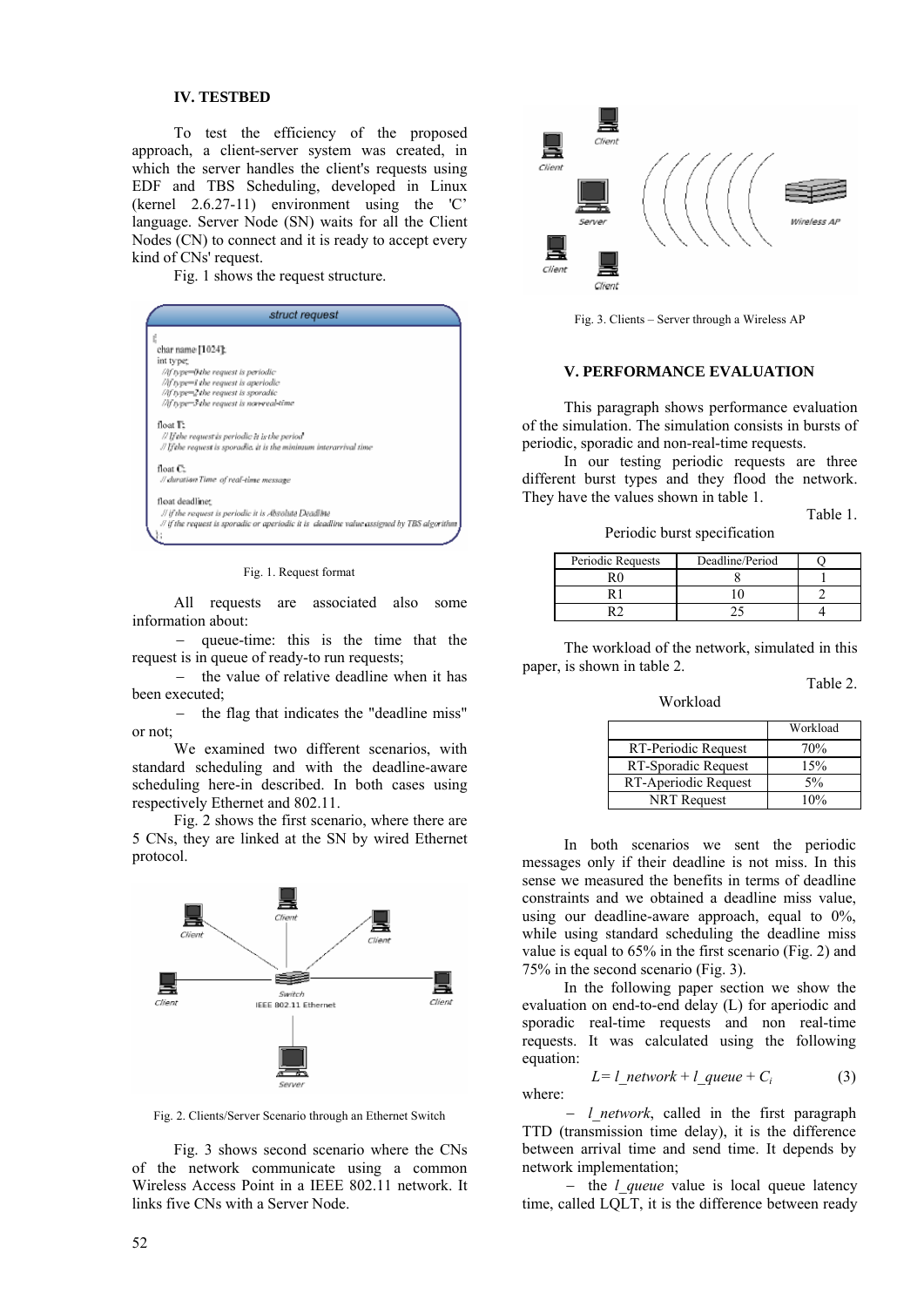to transmission time and send time. It depends by the local queue scheduling;

− *Ci* is the duration time of the i-esimo realtime message.

In the following figures we show the latency values (*l\_network*), they depend by network implementation (i.e. MAC protocol used) in which the system was tested. The average latency of Ethernet network (fig.2), using a switch, through network cables is 0.0005 seconds.



The average latency of the network, fig. 3, using a wireless access point is 0.15 seconds. In the wireless cases the latency is more high than previous case because in the wirelss network it is necessary to improve the physical access mechanism, to avoid that real-time performance may be compromise. A deadline aware scheduling is non sufficient for the correct working of the system, it is necessary but not sufficient.



Fig. 5. Latency using a Wireless Access Point

The following figures show the *l\_queue* values; it means the time elapsed in ready-to-run queue of sporadic and non-realtime requests.



Fig. 6. *l\_queue* – Deadline Aware approach



Fig. 7. *l\_queue* – Standard approach

It can observe the improving of performance in case of Deadline aware scheduling, in-fact a sporadic and aperiodic requests remain in queue less time than standard case.

The fig. 8 and fig. 9 show the end-to-end delay respectively in deadline aware approach and in standard approach, using Ethernet protocol.



Fig. 8. End-to end delay – Deadline aware approach